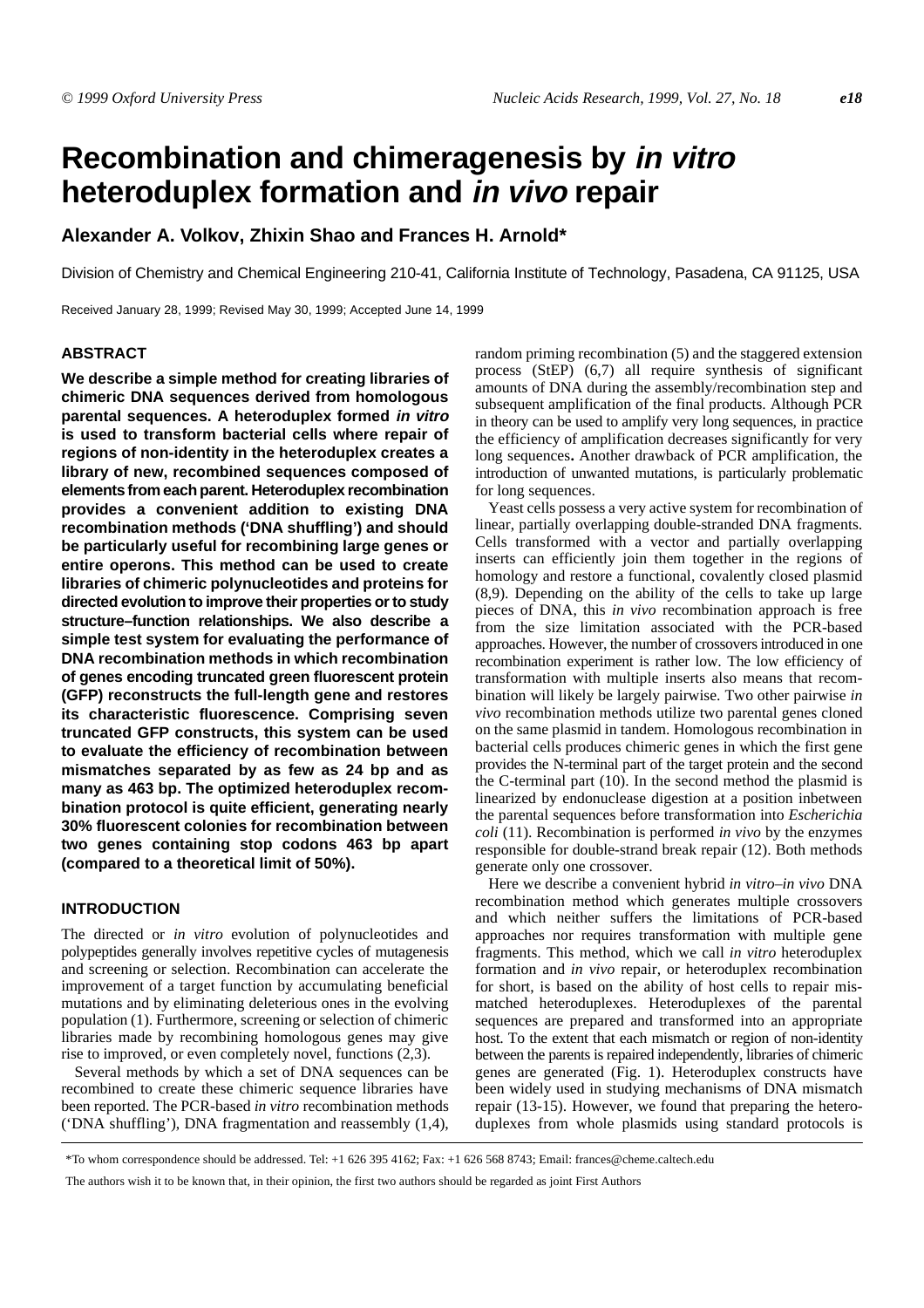<span id="page-1-1"></span><span id="page-1-0"></span>

**Figure 1.** To the extent that regions of non-identity are repaired independently, *in vivo* repair of a heteroduplex gives rise to a library of parent and recombined (bold) sequences.

relatively ineffective for recombination of some DNA sequences. We therefore identified improvements to preparation of the heteroduplexes *in vitro* that help to achieve significantly higher recombination efficiency.

We also describe a simple and convenient fluorescencebased test system suitable for optimizing recombination conditions or for comparing different recombination methods with respect to crossover frequency and recombination efficiency. This test system uses recombination between truncated variants of *Aequorea victoria* green fluorescent protein (GFP) to generate full-length GFP and restore fluorescence. The efficiency of recombination between any two parental sequences can be determined from the fraction of bacterial clones that are fluorescent.

It should be noted that the recombination process we refer to here does not involve physical exchange between two doublestranded DNA molecules, but is rather a 'functional recombination', i.e. generating the same kind of chimeric products. The mechanism for this functional recombination can be mismatch repair of two or more separated mutations, which gives rise to a set of sequences containing different combinations of those mutations. Not all mismatch repair events give rise to functional recombination, however, as some repair events lead to formation of parent sequences (Fig. [1\)](#page-1-0).

# **MATERIALS AND METHODS**

#### **Preparation of recombination templates**

Truncated GFP DNA sequences for recombination experiments were created by site-directed mutagenesis of plasmid pGFP (GenBank accession no. U17997; Clontech, CA). Mutations were introduced using the Chameleon site-directed mutagenesis kit (Stratagene, CA). Table 1 lists mutagenic primers, mutation positions and restriction endonucleases associated with each mutant.

## **Heteroduplex formation directly from parent plasmids**

Approximately 2–4 µg of each parent plasmid were used in each recombination experiment. One parent plasmid was digested with *Pst*I endonuclease, the other with *Eco*RI. Linearized plasmids were mixed together and purified using the Qiagen PCR purification kit. Aliquots of 20× SSPE buffer was added to eluted plasmids (50–100  $\mu$ l) to a final concentration of 1× SSPE (180 mM NaCl, 1 mM EDTA, 10 mM NaH<sub>2</sub>PO<sub>4</sub>, pH 7.4). The reaction mixture was heated at 96°C for 4 min, immediately placed on ice for 4 min and incubated for 2 h at 68°C. Products were kept on ice until transformation.

#### **Insert heteroduplex formation and ligation into vector**

GFP recombination templates were amplified in separate PCR reactions with primers directed to the pGFP vector (in the proximity of the protein coding sequence). The forward primer was GFP13 (5'-CCGACTGGAAAGCGGGCAGTG-3'), the reverse primer GFP14 (5'-CCGCATAGTTAAGCCAGCCCCG-3'). PCR reaction conditions: 1× PCR (10 mM Tris–HCl, 1.5 mM MgCl<sub>2</sub>, 50 mM KCl, pH 8.3), 0.2 mM each dNTP, 30–50 pmol of each primer, 1–10 ng of template and 5 U of *Taq* polymerase in a final volume of 50  $\mu$ l. Amplification was performed for 30 cycles of 30 s at 94°C, 30 s at 56°C and 1 min at 72°C. PCR products were mixed together and purified using a Qiagen PCR purification kit. Purified products were mixed with  $20\times$ SSPE buffer and used to form heteroduplexes, according to the procedure described above. Annealed products were either precipitated with ethanol or purified on Qiagen PCR purification columns and digested with *Pst*I and *Eco*RI. Digested products were ligated into the gel-purified *Pst*I–*Eco*RI fragment of pGFP.

| GFP recombination template<br>(position of stop codon) | Mutagenic primer sequence                         | Restriction endonuclease site |
|--------------------------------------------------------|---------------------------------------------------|-------------------------------|
| 205                                                    | ctttctcttatggtgttTAAtgctagctcaagatacccagatc       | NheI                          |
| 313                                                    | caaagatgacgggTAAtagatctacacgtgctgaagtc            | $Bg$ lll                      |
| 421                                                    | gaaacattcttggacacaaaTAAtatgcataactataactcacacaatg | NsiI                          |
| 529                                                    | gaagatggaagcgttTAAtggatccgaccattatcaacaaaatactc   | <b>BamHI</b>                  |
| 604                                                    | gacaaccattacctgTAAtggtacccctgccctttcg             | KpnI                          |
| 637                                                    | cgaaagatcccaacTAAttctagagaccacatggtcc             | XbaI                          |

**Table 1.** GFP recombination templates and mutagenic primers used to construct them

Stop codon TAA is indicated by capital letters, restriction endonuclease sites are underlined. GFP variants are identified by the positions of the stop codons (bp from the start of the gene).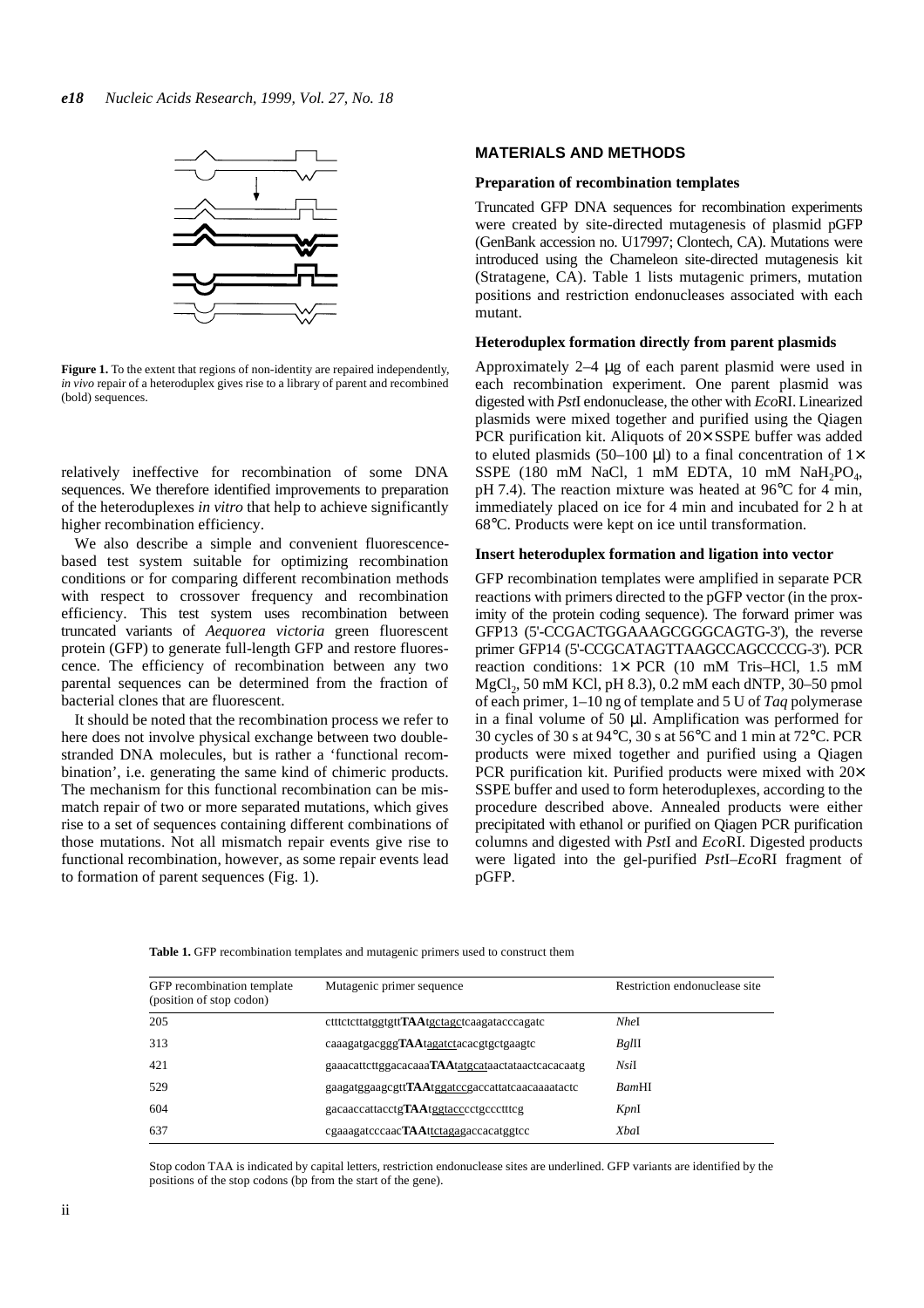# <span id="page-2-0"></span>**Transformation and determination of recombination efficiency**

The products of heteroduplex formation were transformed into *E.coli* strain XL10 by a modified chemical transformation method (SuperComp protocol; Bio101 Inc., CA). Bacteria were plated on LB agar with 100  $\mu$ g/ml ampicillin and grown overnight at 37°C. Agar plates containing grown colonies were further incubated at room temperature or at 4°C until fluorescence developed. Plates were illuminated with UV light (366 nm) for counting fluorescent and non-fluorescent colonies. The relationship between fraction of colonies that are fluorescent and recombination efficiency depends on the number of stop codons in the templates and whether or not parent homoduplexes are removed. If homoduplexes are removed and two single stop codon templates are recombined (Figs [1](#page-1-0) and [3](#page-3-0)a) then as many as 50% of the colonies could be fluorescent (assuming no mutation and 100% recombination efficiency).

# **RESULTS**

# **Recombination test system**

To develop a convenient test system for recombination, seven truncated GFP recombination templates were prepared (Table [1\)](#page-1-1). Templates 205, 313, 421, 529, 604 and 637 contain a single stop codon at the designated position, while 421–637 contains two stop codons ∼200 bp apart. The stop codons interrupt translation and result in the synthesis of truncated products that are not fluorescent. The TAA stop codon was followed by an additional T introduced to shift the reading frame and prevent occasional read-through events that might lead to synthesis of full-length GFP and interfere with identification of true recombination events. Immediately after the TAAT sequence, each template also has a unique restriction endonuclease recognition site (Table [1\)](#page-1-1) introduced for identification of the GFP variants during mutagenesis.

The single stop codon templates can be recombined pairwise with mismatches separated by distances ranging from 24 to 423 bp (Fig. [2\)](#page-2-0). For example, if template 637 is recombined with each of the others, restoration of fluorescence requires a single recombination between the following mismatch distances: 24, 99, 207, 315 and 423 bp. When double mutant 421–637 is recombined with single stop codon template 529,



**Figure 2.** Recombination between two truncated GFP variants can lead to the restoration of full-length protein. Stop codons are indicated by small rectangles.

two recombination events are required to restore the wild-type sequence, each one to occur within 99 bp (Fig. [2\)](#page-2-0).

#### **Heteroduplex plasmid recombination**

The *in vivo* repair of mismatches present in a heteroduplex plasmid can generate new, chimeric sequences provided the mismatched regions are repaired independently and repair is either not complete or not directed entirely to one strand (Fig. [1](#page-1-0)). Fully random repair of a heteroduplex with two mismatch sites should generate 25% full-length GFP and 75% truncated sequences. If heteroduplexes are formed directly from the parent plasmids, as illustrated in Figure [3a](#page-3-0), the fluorescent colony fraction could reach as high as 50% (100% of the transformants are recombinants), since the linear, parent sequences will not efficiently transform. Initial attempts to generate chimeric sequences by this approach, however, showed very low recombination efficiency. Only a few percent of the bacterial colonies carried active GFP, even for recombination of sequences in which two stop codons were separated by hundreds of base pairs (see below).

One factor we felt might be responsible for the low recombination efficiency is the existence of two nicks in the heteroduplex plasmids (Fig. [3a](#page-3-0)). To test this hypothesis the heteroduplex plasmids were treated with DNA ligase to close single-strand breaks. Recombination efficiency was measured after transformation with the ligated heteroduplex and an unligated sample for comparison. As shown in Table 2, heteroduplex recombination using the ligated whole plasmid heteroduplexes show improved recombination efficiency (up to ∼7-fold for mutations separated by 99 bp). The maximum fraction of fluorescent colonies was never  $>10\%$ , however, and very little

| Recombination<br>templates | Distance between<br>mutations (bp) | Heteroduplex plasmid with<br>single-strand breaks | Heteroduplex plasmid treated<br>with DNA ligase |
|----------------------------|------------------------------------|---------------------------------------------------|-------------------------------------------------|
| 205 and 637                | 423                                | 3%                                                | 10%                                             |
| 313 and 637                | 315                                | 3%                                                | 9%                                              |
| 421 and 637                | 207                                | 1.3%                                              | 7%                                              |
| 529 and 637                | 99                                 | 1.1%                                              | 8%                                              |
| 604 and 637                | 24                                 | $\theta$                                          | ${<}1\%$                                        |

**Table 2.** Effect of DNA ligation of plasmid heteroduplexes on efficiency of recombination

Percentage of colonies exhibiting fluorescence is reported.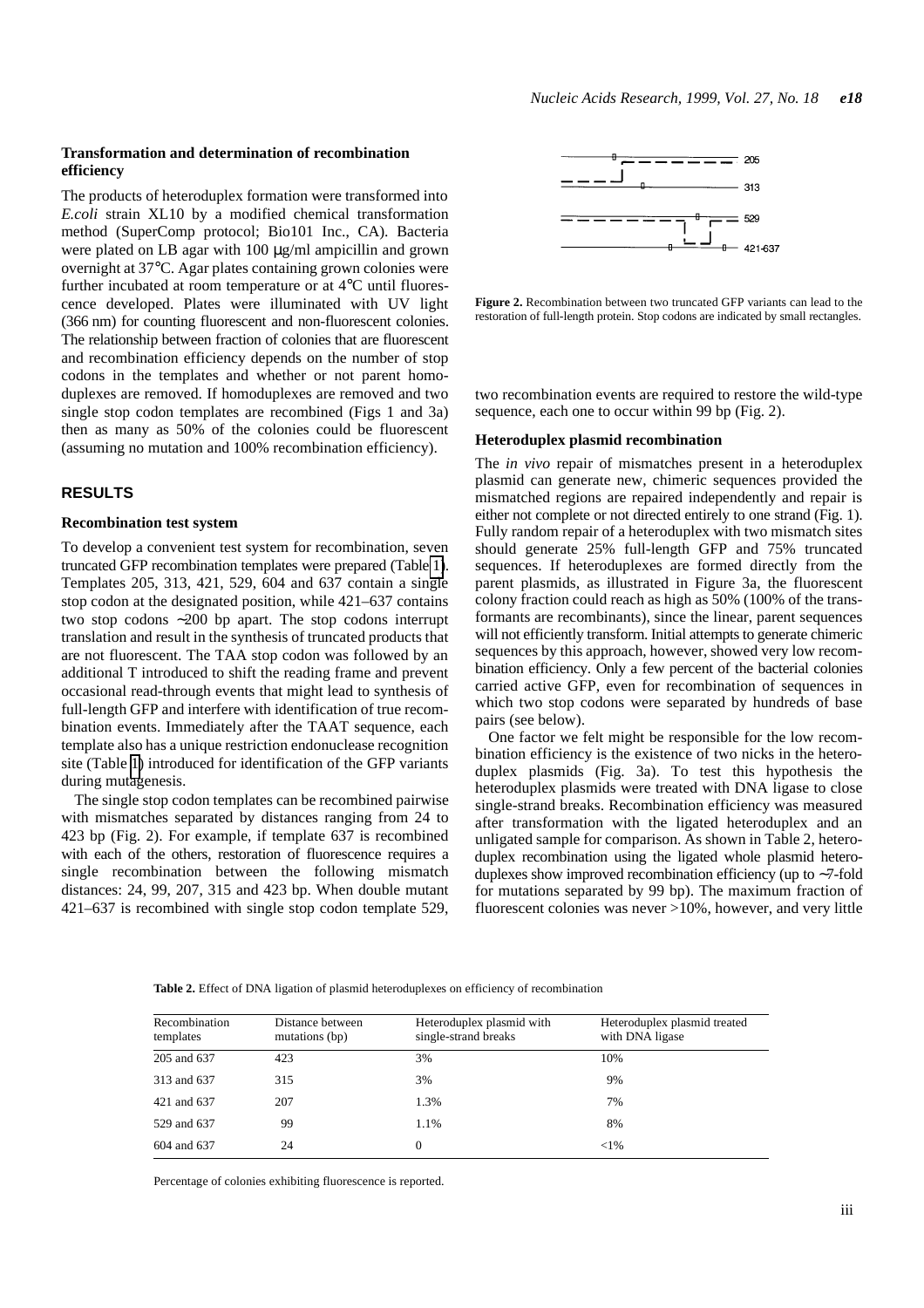<span id="page-3-1"></span><span id="page-3-0"></span>

**Figure 3.** (**a**) Heteroduplex recombination using heteroduplexes prepared directly from parent plasmids. Circular parental plasmids are linearized on either side of the target gene using restriction endonucleases with unique cutting sites. Linear plasmids are mixed, denatured and annealed. Possible products of this reaction are parent homoduplexes (linear) and recombinant heteroduplexes (circular). Only circular plasmids efficiently transform bacterial cells. (**b**) Heteroduplex recombination using heteroduplexes formed by insert hybridization and ligation. Target genes are amplified in a PCR reaction, mixed and annealed together. After d igestion with appropriate restriction endonucleases, the annealing products are ligated into a vector. Asymmetric synthesis should be used to suppress parent homoduplexes.

recombination was observed for the most closely spaced mutations. This was also supported by our observation that dUTP incorporation into target genes decreased recombination efficiency (data not shown). Uracil *N*-glycosylase of the host cells recognizes and initiates repair of incorporated dUMP nucleotides, which results in the introduction of single-strand breaks [\(16](#page-5-12)).

#### **Effect of plasmid size on heteroduplex formation**

Plasmid heteroduplex formation results in a mixture of products, including linearized and circular heteroduplexes. Only circular plasmids efficiently transform bacterial cells. Plasmid size was found to have a large effect on the yield of transformationcompetent plasmid. We compared the efficiency of circularization for two plasmids, pGFP (3.3 kb) and *Bacillus* shuttle vector pCT1 (K.Miyazaki, unpublished results) (∼9 kb). (Because only one parental plasmid was used, actual heteroduplexes were not formed.) Two aliquots of the plasmid were digested with different enzymes to produce linearized vectors. Plasmid pGFP was digested with *Hin*dIII and *Spe*I endonucleases, while pCT1 was digested with *Bam*HI and *Bsu*36I. The digested plasmids were mixed, purified and annealed as described in Materials and Methods. Under these conditions

the 3.3 kb pGFP reformed ∼30–40% circular plasmid, while the 9 kb vector yielded <10% circular form (data not shown). Even the relatively small pGFP plasmid forms a significant amount of linearized product, forcing the researcher to start the experiment with large amounts of DNA in order to obtain large numbers of transformants.

#### **Insert heteroduplex recombination**

Both problems—the single-strand nicks and the poor efficiency of circular heteroduplex formation—can be solved by forming a heteroduplex of only the target sequences and ligating that into the vector, as illustrated in Figure [3b](#page-3-0). The ligation automatically takes care of all nicks and annealing depends only on the size of the target sequences and their level of identity and is no longer affected by the vector.

Using this approach, different templates were recombined pairwise to determine recombination efficiency for different distances between repaired regions. Parental genes were amplified by PCR with primers GFP13 and GFP14, mixed, annealed and ligated back into the pGFP vector. Table [3](#page-4-0) shows the results of three separate recombination trials using the different templates. As expected, recombination becomes less efficient when the distance between mutations decreases. The heteroduplex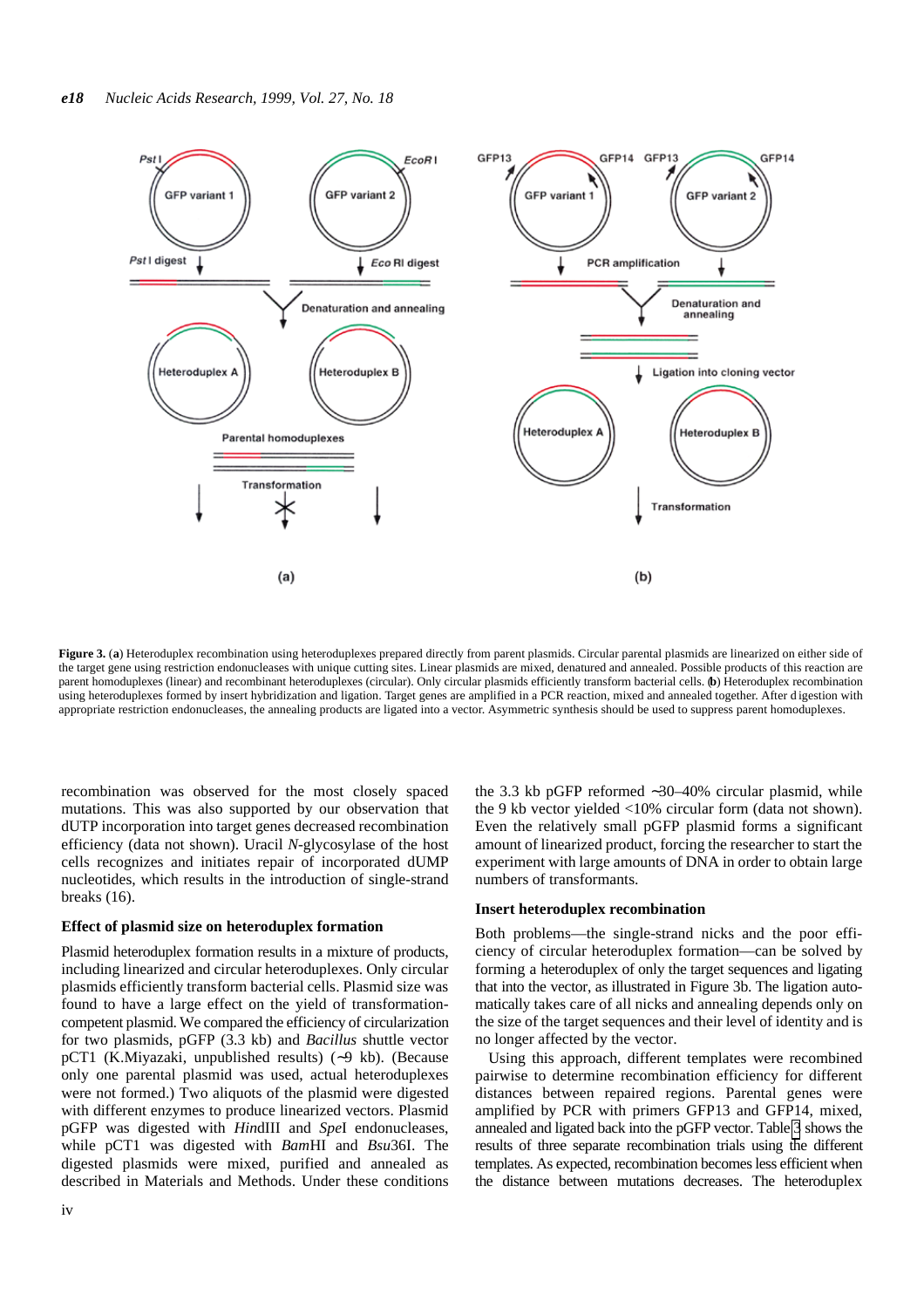| Recombination templates | Distance between<br>mutations (bp) | Insert heteroduplex<br>(three trials) | Insert heteroduplex, asymmetric<br>strand synthesis |
|-------------------------|------------------------------------|---------------------------------------|-----------------------------------------------------|
| 205 and 637             | 423                                | $15 - 18%$                            | 29%                                                 |
| 313 and 637             | 315                                | $12 - 14%$                            | 25%                                                 |
| 421 and 637             | 207                                | $8 - 10%$                             | 18%                                                 |
| 529 and 637             | 99                                 | $10 - 11%$                            | 16%                                                 |
| 604 and 637             | 24                                 | $0.7 - 1.0\%$                         | 1.2%                                                |
| $421 - 637$ and 529     | $99 + 99$                          | $1.4 - 2.1\%$                         | 2.8%                                                |

<span id="page-4-0"></span>**Table 3.** Insert heteroduplex recombination (Fig. [3b](#page-3-1)): relationship between mutation distance and recombination efficiency

Column 3 shows the range of percentage of fluorescent colonies observed in three independent recombination experiments with parental duplexes present in the transformation mixture. Column 4 shows the results of the same experiment, but with parental duplexes eliminated by asymmetric synthesis of the parental sequences.

method can nonetheless recombine mutations separated by only 24 bp, albeit at low efficiency. Recombination between a single (529) and a double mutant (412–637) also takes place, generating ∼2% fluorescent clones (versus 12.5% theoretical). Wild-type GFP can only be restored in this case in the event of double recombination with each event occurring within 99 bp.

#### **Elimination of parental homoduplexes from heteroduplex preparations**

Conventional whole plasmid heteroduplex formation offers one important advantage over the insert heteroduplex protocol: it eliminates the parental (homoduplex) plasmids from the resulting library. Complementary strands originating from a single parent and annealed together form linear molecules (Fig. [3](#page-3-0)a) which are normally extremely inefficient in transformation. Only heteroduplexes, having strands from different parents, can form a circular plasmid. In the insert heteroduplex protocol (Fig. [3b](#page-3-0)), parental sequences are formed during insert annealing with 50% probability and create a significant background of non-recombinant clones.

Several approaches can be used to eliminate the parental homoduplexes. Most of them require selective removal or degradation of one strand in each parent. We used an equally effective, but technically less complex and more reliable, approach. Two asymmetric PCR reactions were performed, each containing only one recombination template and one PCR primer (GFP13 for one parent and GFP14 for the other). Each reaction synthesized only one strand. PCR reactions seeded with a previously amplified and purified gene fragment (∼5 ng) were run for 100 cycles with single primers ensuring significant excess of one strand over another. The products of these asymmetrical reactions were mixed together and annealed, producing only a minor amount of non-recombinant homoduplexes. The products were purified, digested with *Pst*I and *Eco*RI restriction endonucleases and cloned into the *Pst*I–*Eco*RI fragment of pGFP. The last column in Table 3 shows the fraction of fluorescent clones obtained from these enriched heteroduplexes. Asymmetric synthesis of the parental strands provides a significant improvement in the fraction of colonies having recombined sequences. For mismatches separated by 423 bp, the fraction of fluorescent clones is now nearly 30% (60% recombinants).

#### **DISCUSSION**

Although there is more than one mechanism for mismatch repair in *E.coli*, 'long patch' repair ([17–](#page-5-13)[19\)](#page-5-14) is probably responsible for the effective recombination in this heteroduplex repair approach. Mismatches are recognized by proteins MutS and MutL, which activate the endonuclease MutH. MutH binds to GATC sequences and introduces a single-strand break in one of the DNA strands. In hemimethylated duplexes, endonuclease preferentially cuts the unmethylated strand. In duplexes composed of both methylated or both unmethylated strands, MutH cuts either strand. Helicase II recognizes the break and starts unwinding DNA preferentially in the direction of the mismatch, clearing the path for DNA polymerase III to fill the gap by copying the second strand of DNA. The MutH protein is also known to have low intrinsic activity in the absence of MutS and MutL [\(15](#page-5-15)). This background activity may be responsible for repair of relatively large loops (up to 38 nt) which are not recognized by MutS [\(20](#page-5-16)[,21](#page-5-17)). It should therefore be possible to recombine heteroduplexes containing large regions of nonidentity using this approach.

Whole plasmid heteroduplex construction (Fig. [3a](#page-3-0)) generates heteroduplexes carrying nicks or small gaps which we have found to significantly decrease recombination efficiency. The initial events in DNA mismatch repair are the recognition of a mismatch by MutS and MutL, activation of MutH endonuclease and formation of a nick on one of the strands [\(17](#page-5-13)). Whole plasmid heteroduplexes already have two nicks and present a perfect substrate for the remaining part of the repair mechanism. The pre-existing nicks may serve as primary initiation points for repair or as a shunt, suppressing initiation at other regions. The location of the nicks outside the target sequence means that productive recombination can occur only when repair polymerization terminates within the target sequence.

The use of covalently closed heteroduplexes without any breaks or gaps increases the yield of chimeric constructs. Gaps and nicks can be filled in in whole plasmid heteroduplexes. However, parental linearized plasmids would also be ligated, significantly increasing the non-recombinant background. We therefore constructed heteroduplexes from the target sequences and ligated those into the vector. Because insert hybridization reintroduces the large non-recombinant background from parent